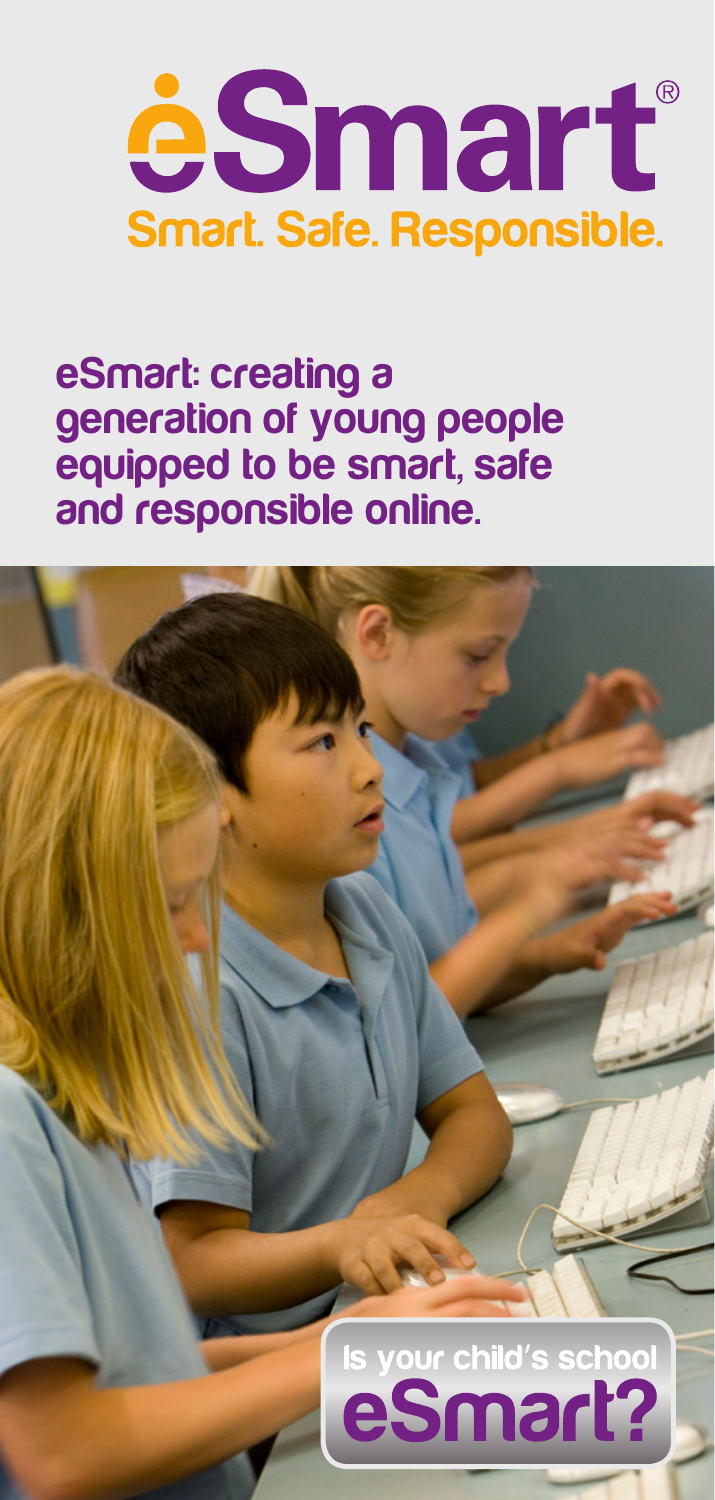

#### *"Adults use the Internet, but children 'live' it,"* **John Bertrand, Chairman of The Alannah and Madeline Foundation**

Young people see digital technology - including the Internet, social networking services and mobile phones - as a normal part of their social life and connecting with their friends, as well as sourcing information and for education purposes.

According to a report from the Australian Communications and Media Authority (ACMA), the use of social networking services increases dramatically between the ages of eight to 17 (from 37 per cent of eight to nine-year-olds to 97 per cent of 16 to  $17$ -year-olds). $<sup>1</sup>$ </sup>

eSmart supports the development of children and young people to embrace the benefits of technology and reduce their exposure to cyber-risks.

Designed specifically for Australian schools, eSmart is a world-leading system to help schools manage cybersafety, and deal with cyberbullying and bullying.

Being eSmart means knowing how to guard against security and privacy risks online, download content in a legal and ethical way, research and reference information, as well as manage reputation and relationships in cyberspace.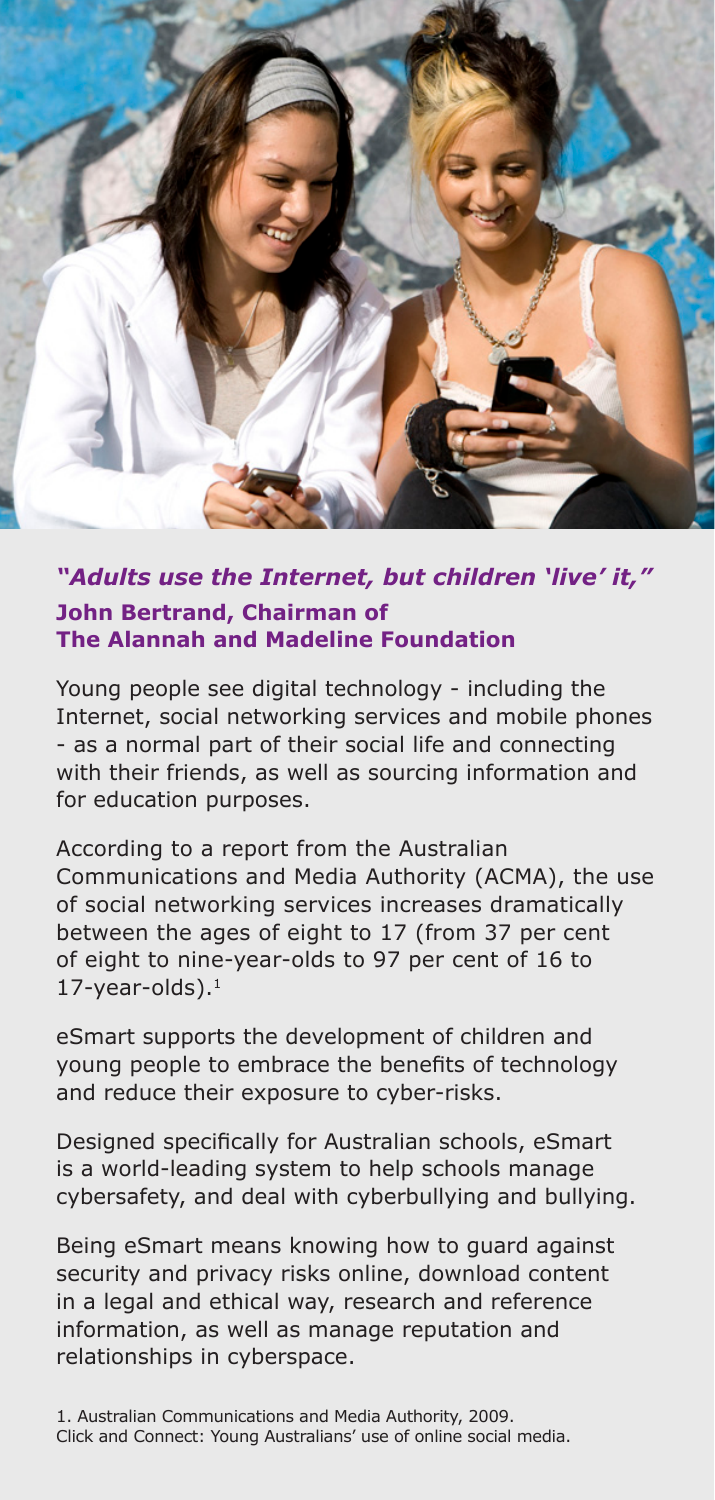# **What is eSmart?**

An initiative of The Alannah and Madeline Foundation, eSmart equips everyone in the school community with the skills and knowledge they need for smart, safe and responsible use of technology.

eSmart helps schools to embed a culture of positive technology use, create policies and procedures, gain access to evidence-informed resources and track their progress in becoming eSmart.

eSmart was piloted in 150 schools nationwide in 2010, with outstanding results. Ninety-eight per cent of pilot schools said eSmart was appropriate to achieve cybersafety and 96 per cent said they would recommend it to other schools.

*"As a parent, I would know that when I enrol my child in an eSmart school, it is a school where cybersafety and bullying are dealt with effectively.The teachers will know how to deal with incidents, children will look out for each other and can safely report bullying. As a parent I would know who to go to if my child was involved in anything risky online."*

**Dr Judith Slocombe, CEO, The Alannah and Madeline Foundation**